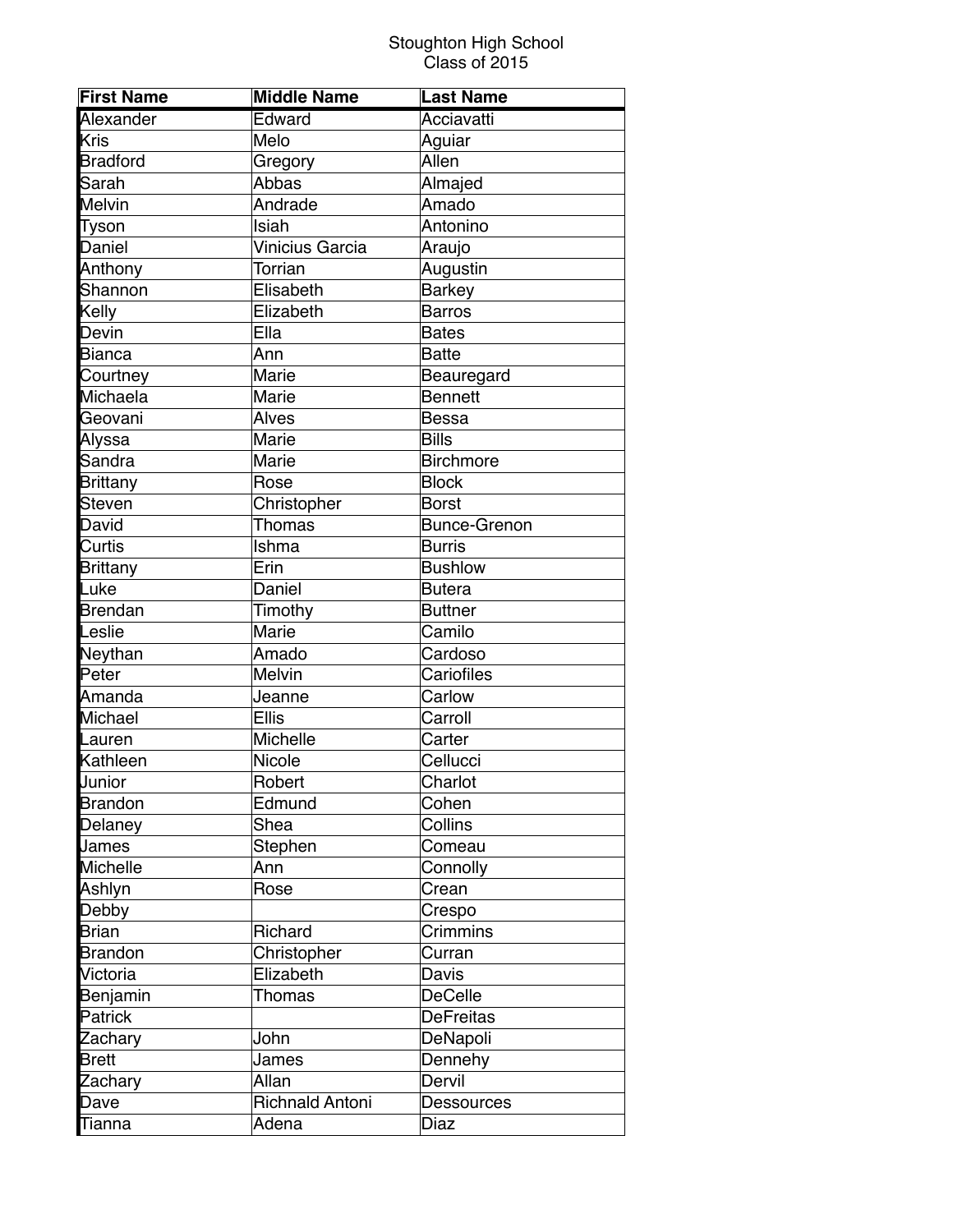| Andrew          | <b>Thomas</b>  | DiStefano       |
|-----------------|----------------|-----------------|
| Meagan          | Elizabeth      | Dixon           |
| <b>Danielle</b> | <b>Beverly</b> | <b>Doherty</b>  |
| Samantha        | Jean           | <b>Doherty</b>  |
| <b>Steven</b>   | William        | Drayton         |
| Mikaella        | Oliveira       | Dutra           |
| Elizabeth       | Anne           | Eckhart         |
| Jordan          | Michael        | ElKary          |
| Kaitlin         | Stella Elgar   | Elwood          |
| Rachel          | Victoria       | Estremera       |
| Samantha        | Lynne          | Falcone         |
| <b>Harrison</b> | Evan           | Fallon          |
| Sarah           | Jennifer       | Federico        |
| Vanessa         | Marie          | Ferreira        |
| <b>Stephen</b>  | James          | Flaherty        |
| Thomas          | Paul           | Flaherty        |
| Dominic         | Robert         | Ford            |
| <b>Dylan</b>    | Edwin          | <b>Freitas</b>  |
| <b>Maxwell</b>  | Ryan           | Frost           |
| Zachary         | Aidan          | Frost           |
| Chantel         | Yanira         | Furtado         |
| <b>Robert</b>   | Paul           | Gair            |
| Joshua          | Lewis          | Gay             |
| Kirsty          | Lee            | Gillis          |
| Joseph          | Jacob          | Girolamo        |
| Samantha        | Aguiar         | Gomes           |
| <b>Tatianna</b> | Afonso         | Gomes           |
| Tianah          | Chantel        | Goncalves       |
| Rebecca         |                | Guerrier        |
| Ashley          | Marissa        | Hartman         |
| Connor          | Samuel         | Hay             |
| <b>Brianna</b>  | Jorgina        | Henriques       |
| <b>Thomas</b>   | James          | Herr            |
| Shannon         | Marie          | Hickey          |
| <b>Michael</b>  | Denison        | Holmes III      |
| Mohammad        | Abbas          | Houraibi        |
| <b>Terrence</b> | Lyonnel        | Hylaire         |
| Olivia          | Amarachukwu    | Ihenacho        |
| Chigozie        | Uchenna        | Ikoro           |
| <b>Kirby</b>    | Emmanuel       | Impoinvil       |
| Antonio         | Fitzmartin     | Irons           |
| Jaimy           | Dordricht      | Jabon           |
| Lauren          | Mary           | Johnson         |
| Ashia           | Noelle         | Johnson-Merritt |
| Katherine       | Lorraine       | Jolley          |
| <b>Noble</b>    | Terrence       | Jones           |
| <b>Matthew</b>  | Abraham        | Joseph          |
| Mohammad        | Kamel          | Jumaa           |
| <b>Brandon</b>  | Trevor         | Jung            |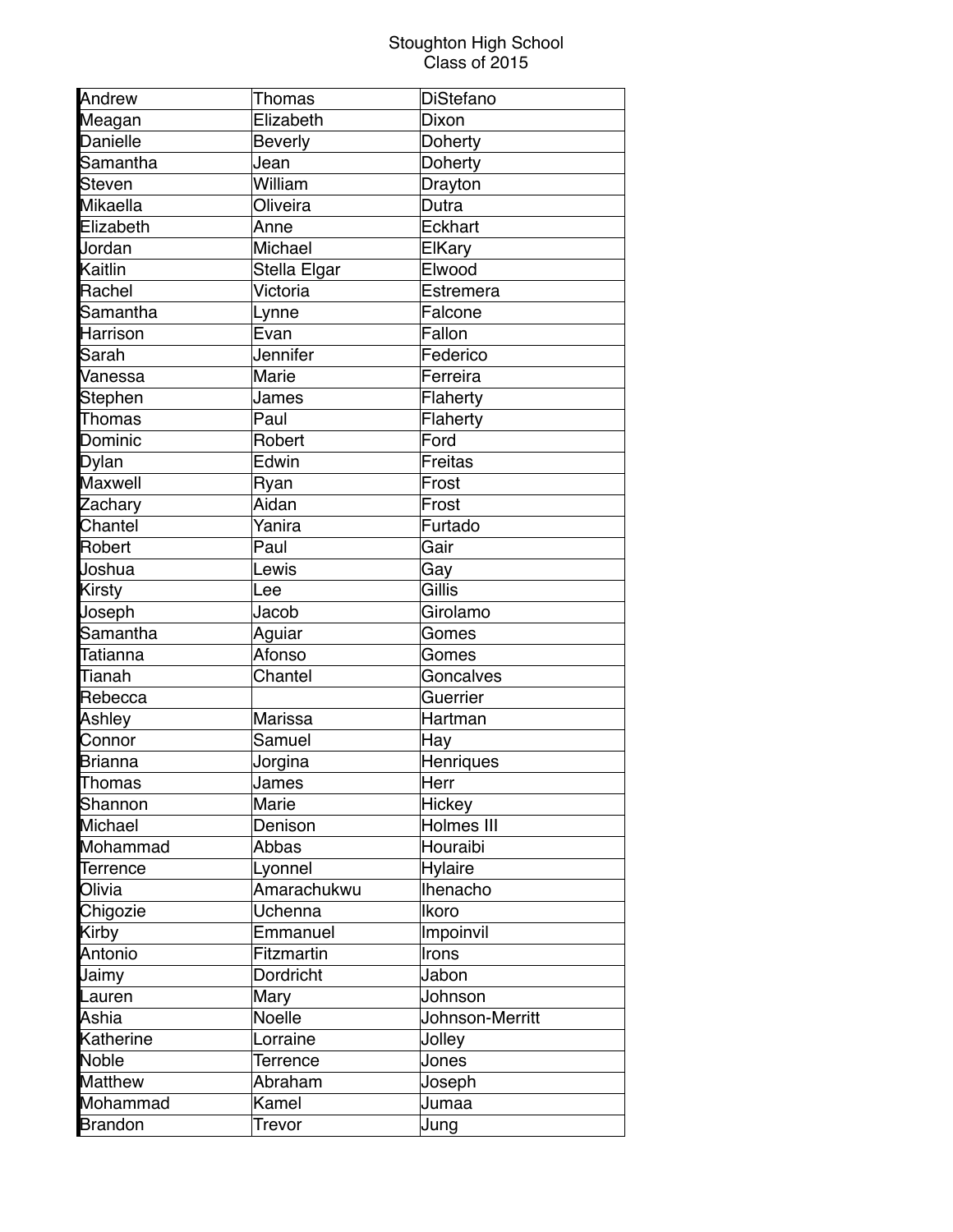| <b>Brian</b>    | Eamonn            | Kavanagh        |
|-----------------|-------------------|-----------------|
| Amy             | Jeanne            | Kelly           |
| Jonathan        | <b>Brett</b>      | Kerman          |
| Jalena          | Darielle          | Khan            |
| Rachael         | Elizabeth         | Kimball         |
| Kimberlee       | Gayle             | Klebacher       |
| Anton           | Jacob             | Kobrin          |
| <b>Brandon</b>  | Richard           | Kolz            |
| <b>Ryan</b>     | Connor            | Lamb            |
| Samantha        | Faye              | Langmead        |
| Arman           | Joseph            | Leal            |
| Ashley          | <b>Brianne</b>    | Lehane          |
| <b>Danielle</b> | Elizabeth         | Lerette         |
| David           | Justin            | Lockhart        |
| William         | MacDonald         | Longwe          |
| Kevin           |                   | Lucas Jr.       |
| <b>Michelle</b> | <b>Wing Shuet</b> | Lui             |
| <b>James</b>    | Edward            | MacDonald       |
| Rachel          | Margaret          | Mace            |
| Chad            | Michael           | Macomber        |
| Megan           | Ashley            | Maffeo          |
| David           | Robert            | Mallock         |
| Michael         | Patrick           | Manning         |
| Eric            | Tyler             | Marco           |
| Jason           | Nicholas          | <b>Marshall</b> |
| Samantha        | Madison           | <b>Mattie</b>   |
| <b>Kirsten</b>  | Elizabeth         | Mauriello       |
| Allison         | Victoria          | McEachern       |
| Stephanie       | Marie             | McEachern       |
| Megan           | Janet             | McKeon          |
| <b>Ryan</b>     | James             | McSweeney       |
| <b>Breanna</b>  | <b>Noelle</b>     | Mendonca        |
| <b>Jake</b>     | David             | Menice          |
| Kimara          | Grace Fatima      | Merceron        |
| Ashley          | Nicole            | Merola          |
| <b>Manahil</b>  |                   | Mir             |
| <b>Thomas</b>   | James             | Mone            |
| Benjamin        | Fitzgerald        | Morgan          |
| Emily           | Marie             | Morgan          |
| Chelsea         | Elizabeth         | <b>Morris</b>   |
| Fernanda        | Leticia Firmino   | Moutinho        |
| Benjamin        | David             | Mullen          |
| Mackenzie       | Douglas           | Munroe          |
| Kemley          |                   | Nazaire         |
| <b>Bryan</b>    | Dao               | Nguyen          |
| Donnie          |                   | Nguyen          |
| <b>Kristina</b> | Kim               | Nguyen          |
| John-Paul       | Joseph            | Noe             |
| <b>Melissa</b>  | Megan             | Noonan          |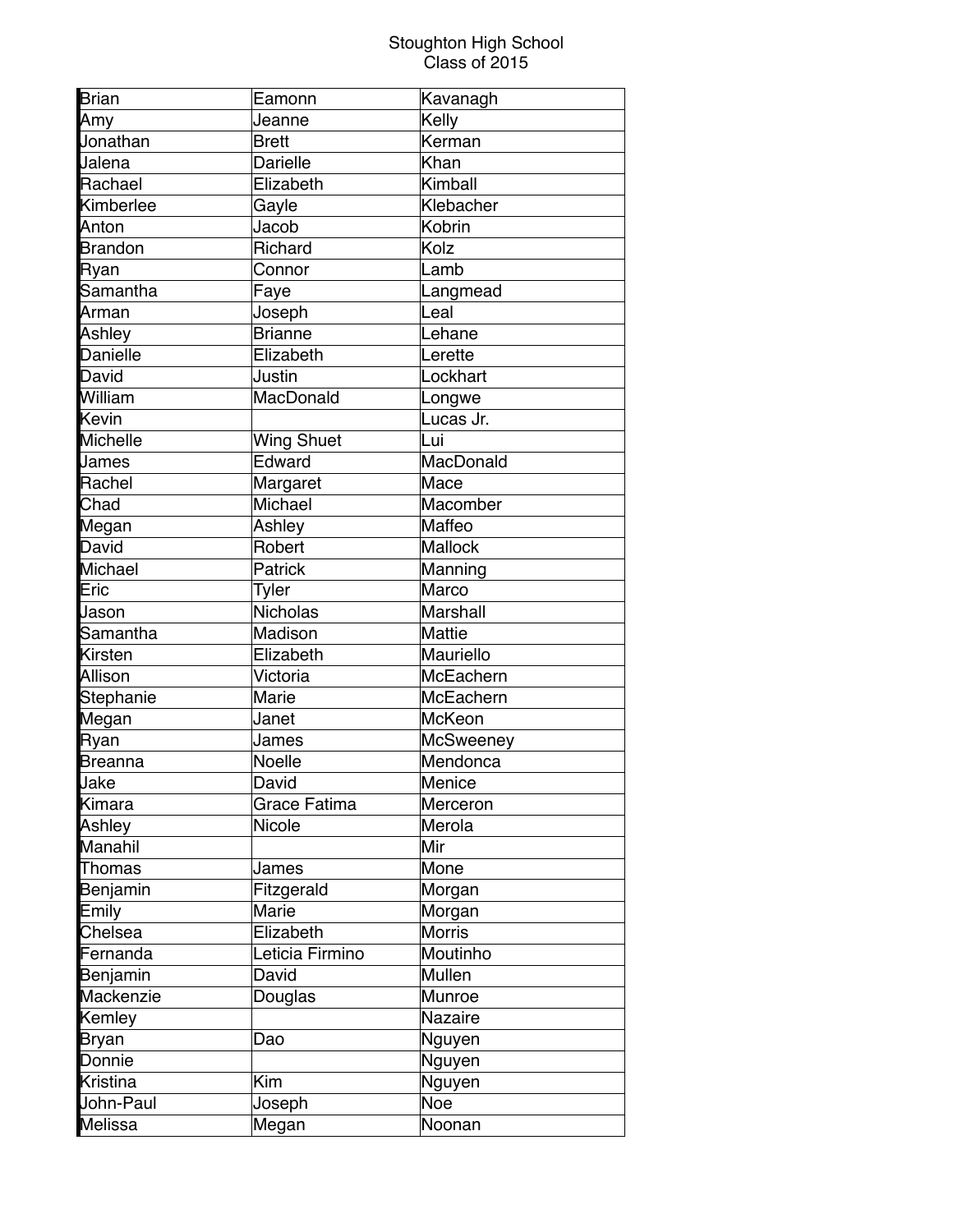| Jennifer        | Lynne          | Nye                |
|-----------------|----------------|--------------------|
| <b>Mathew</b>   | Sean           | O'Connor Jr.       |
| Sarah           | Catherine      | O'Neil             |
| Jonathan        | Furtado        | Oliveira           |
| Dayna           | Jerome         | Ostine             |
| Ernesto         | Xavier         | Oviedo             |
| Christopher     | Manuel         | Pacheco            |
| Mackenzie       | Jean           | Palma              |
| Akilah          | Chan'nel       | Parker             |
| Kishan          | Anant          | Patel              |
| <b>Heather</b>  | Ann            | Pernock            |
| William         | St. Clair      | Phillips           |
| Justin          | Robert         | Pirelli            |
| Payton          | Elizabeth      | Pizzano            |
| Aastha          |                | Pokharel           |
| <b>Diksha</b>   |                | Pokharel           |
| Ritubarna       |                | Pokharel           |
| Susan           | Marie          | Polillio           |
| Yamile          | Naomi          | Ponce de Leon      |
| Ethan           | Isadore        | Powell             |
| Emily           | Rose           | Quattrucci         |
| Ethan           | Jarred         | Rawl               |
| Dennis          | Moreira        | Rebelo             |
| Rubenz          |                | Regis              |
| Abigail         | Rose           | Roane              |
| Karina          | Lynne          | Roca               |
| Joseph          | Michael        | Roman              |
| Joanna          | Rodrigues      | Rosa               |
| <b>Madison</b>  | Lynne          | Rosbach            |
| <b>Robert</b>   | David          | Rotella            |
| Evan            | Paul           | Schulze            |
| Saddiya         | Aneisa         | Seemungal          |
| Rachid          | Mohamed        | <b>Sherif</b>      |
| Keara           | Anne           | <b>Shores</b>      |
| Courtney-Ann    | Elizabeth      | Simon              |
| Johannah        | Ashley         | Smith              |
| <b>Malik</b>    | De'Andre       | Smith              |
| Jamie           | Lynne          | Solimine           |
| Victoria        | Lynn           | Soncrant           |
| Deonne          | Oliveira       | Sousa              |
| Joseph          | <b>Martins</b> | Souto              |
| Shelby          | Rae            | Sprague            |
| <b>Brendan</b>  | Michael        | <b>Stebbins</b>    |
| <b>Stephen</b>  | Christian      | Stenstrom          |
| Michaela        | Marie          | Sullivan           |
| <b>Brandon</b>  | Shaquan        | <b>Swain-Price</b> |
| Jake            | Edward         | Swartz             |
| Zachary         | Ryan           | <b>Swartz</b>      |
| <b>Danielle</b> | Marie          | Tarchara           |